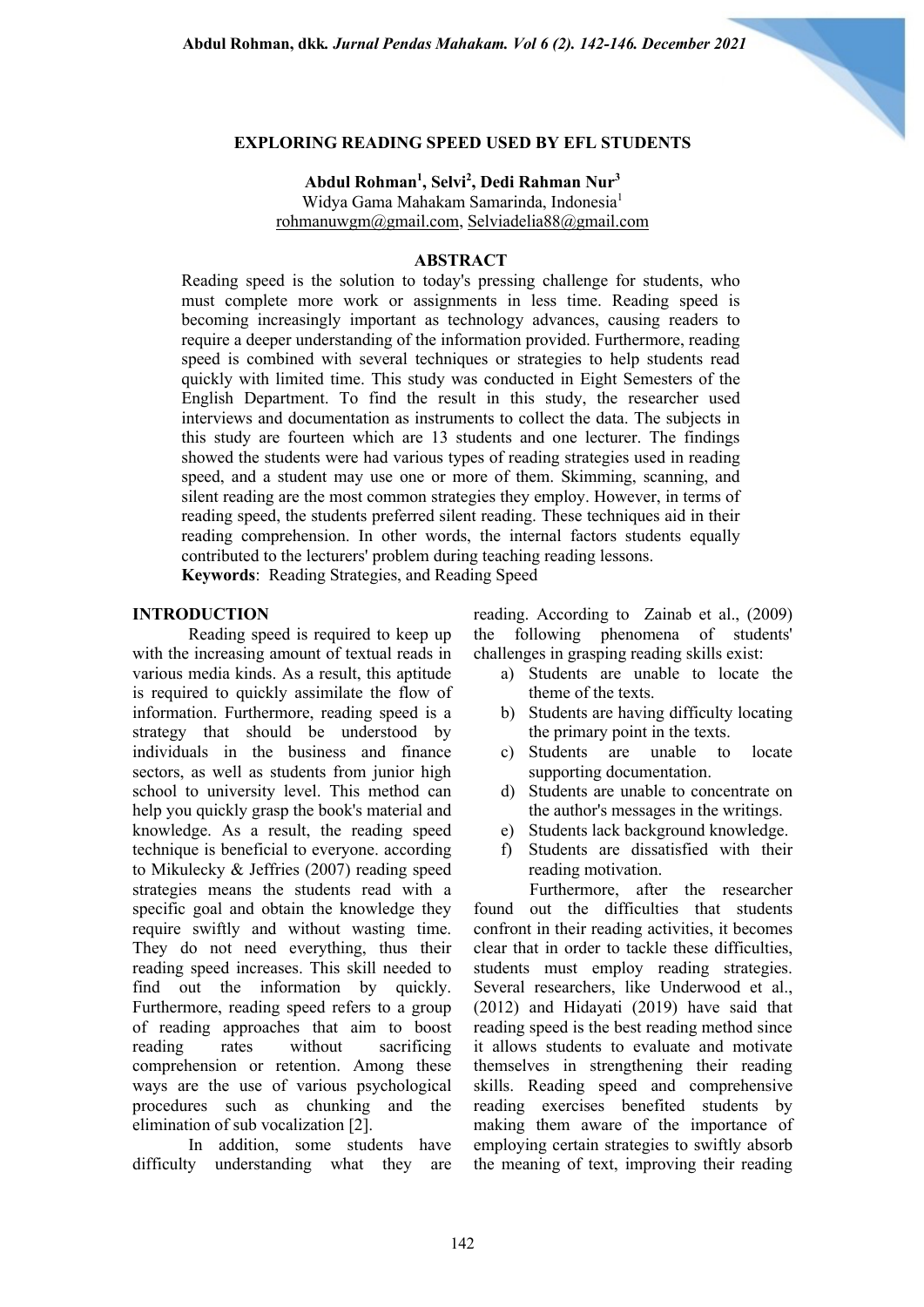fluency, and increasing and encouraging a positive attitude toward reading fluency [6]. Furthermore, students must employ appropriate reading strategies, with the researcher focusing on reading speed as one of the sorts of reading techniques that can assist students in writing journal articles and developing their reading skills [7]. This research would contribute to the philosophy of teaching reading skills and would provide students with a better understanding of the reading speed strategy. Furthermore, the findings of this study will contribute to a better understanding of the strategy that students employ to increase their reading speed. In addition, in order to obtain a thorough comprehension. For the practical, students can improve their reading strategy, particularly their reading speed. The findings of this study are beneficial to teachers; when faced with this difficulty, they can develop their teaching style. Furthermore, the researcher can grasp the concept of reading speed by observing the students' reading speed strategies. This research is also beneficial to those who are interested in this subject. The findings of the study could aid them in the process of teaching reading skills. As a result, the researcher interested to investigate a study named "Exploring Reading Speed Used by EFL Students."

# **METHODOLOGY**

According to [8] qualitative research is a method of data collection in which the participants in the research study encountered the issue. The researcher used a case study as the research design in this study. According to[9], a case study is a research in which the phenomenon of the study is experienced by the subject of the study and is discussed in detail. The researcher focuses on the exploration of reading speed employed by EFL students as the research subject of the research. The researcher conducted this study at Widya Gama Mahakam Samarinda University, especially in Teacher Training and Education faculty. It was located jalan Wahid Hasyim 1, Kecamatan Samarinda Utara.

Furthermore, the researcher chose the setting semester eight class to get in-depth information about their reading speed strategies. The researcher employed snowball sampling in this investigation. A well-known nonprobability method of survey selection is snowball sampling. This strategy is based on referrals from initially sampled respondents to other people who are thought to exhibit the desired feature [10]. The research subject in this study was 13 students who were interviewed. However, the researcher used interviews as the research instruments by [11] and [12] for the documentation. This study examines the findings of an interview with [13] which included four parallel flows of activity ( data collection, reductio, display, and conclusion). Furthermore, to assess the interview results, the researcher employed descriptive methods to explore and explain students' reading speed strategies. In order to validate the data, the researcher used source traingulation [14].

# **FINDINGS**

The researcher described and explained the data in order to answer the research question "what techniques reading speed are utilized by EFL students at the University of Widya Gama Mahakam Samarinda during COVID-19?" The researcher employed two methods to collect data: interviews with students and lecturers, as well as documentation. The research findings include a description of the data obtained in the research questions, as well as answers to the interview questions. ;

# *3.1 Exposure to Interview Data*

The study discovered that 7 out of 13 students employed similar reading strategies in terms of reading speed. Furthermore, the methods were skimming and scanning, with 6 out of the 13 using quiet reading as a reading strategy. The researcher discovered, however, that one respondent in this study did not use reading speed as a reading technique. Furthermore, practically all of the individuals in this study agreed that reading speed was an efficient reading approach. As a result, the researcher presents some classifications and three strategies:

### 1) Skimming

Skimming is done at three to four times the speed of conventional reading. Readers frequently skim when they have a large amount of material to read in a short period of time. Readers who skim must only extract the most important information and the primary concept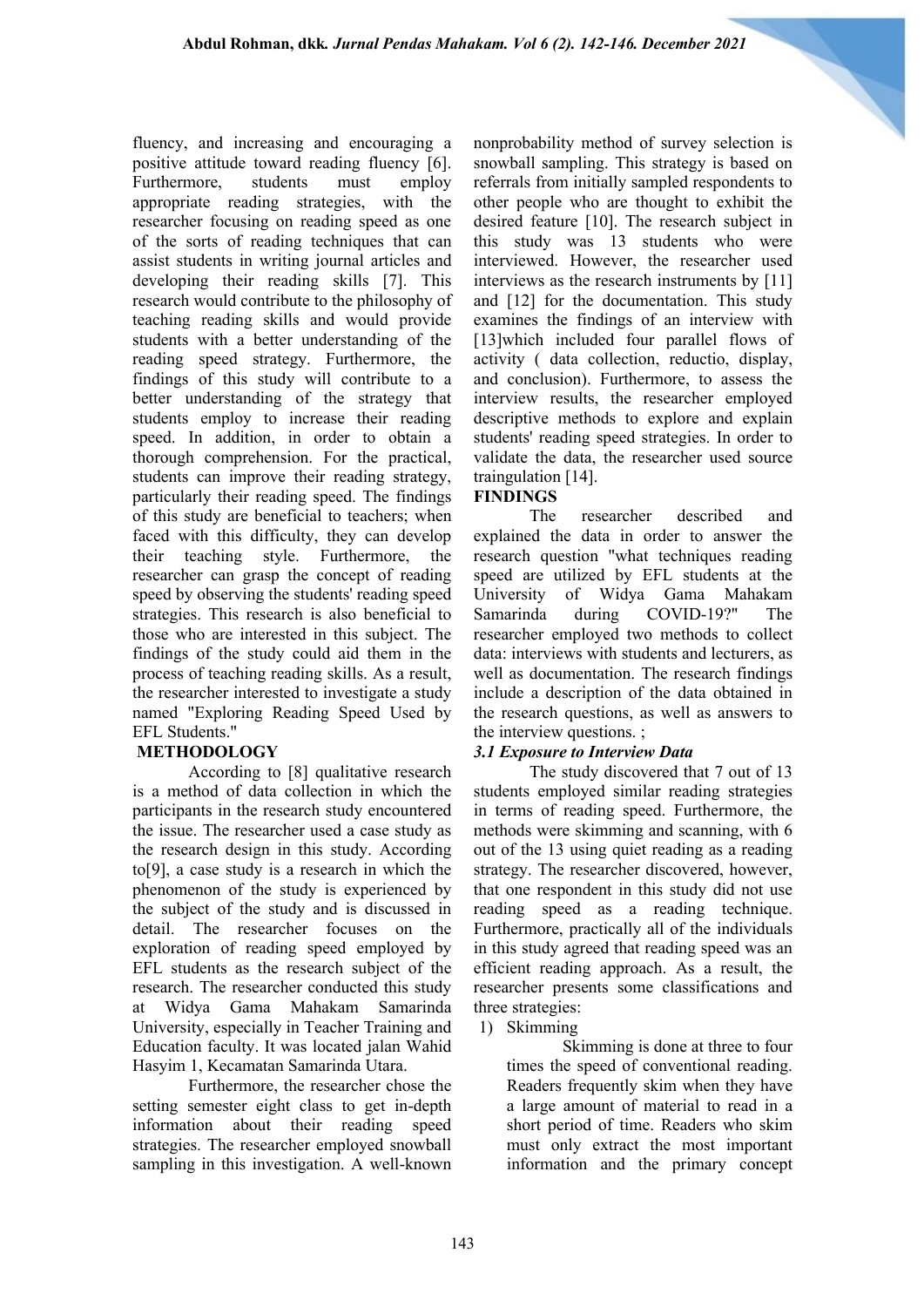rather than reading all of the words. Subjects 2, 5, 6, 9, and 12 adopted this method for similar reasons: it might assist them locate the core idea and make it easier for students to understand the material.

2) Scanning

Scanning differs from skimming in that readers are interested on the details rather than the overall meaning of the text. Readers use this method to hunt for specific information within a book, such as dates, names, and locations, among other things. Scanning is the process of quickly searching a text for a specific portion or piece of information. Subjects 2, 5, 8, and 12 employed this method for nearly the same reason: to take material and help students locate the main point in the book or their reading assignments. Furthermore, the interview results revealed that several participants, namely subjects 2, 5, 8, and 12, used scanning in reading speed.

3) Silent Reading

Because reading aloud can slow students down in locating significant points or primary ideas in the text or reading material they read, some students employed this approach to gain a higher degree of focus than when reading aloud. Subjects 3, 7,10,11,13, and 1 students, on the other hand, have employed this method in reading speed because they can get focused in reading process.

### *3.2 Documentation*

Based on data analysis from documentation, the researcher discovered that 13 of 21 students in the English department had a similar score of (b), indicating that the criteria was good in reading ability. However, based on the results, it is possible to assume that practically all of the students had the same reading score. It was discovered that several students used comparable approaches or strategies in their reading speed.

### *3.3.* **The Data From Lecturer as Supporting Students Interview Data**

The results of an interview between the researcher and the students about the strategies that students employed to increase their reading speed. The interview results were related to the lecturer's answer, which was that while teaching reading, the lecturer was explaining how to apply some strategies such as skimming, scanning, silent reading, and other methods. However, the steps that the lecturer was given by students while teaching reading speed were that the lecturer gave the students a limited time to read and find the plot or the main idea in the text, after which the students could use the strategies that the lecturer had previously explained to them.

### **DISCUSSION**

The researcher gathered information via interviews with students and professors, as well as documentation of the students' grades. According to the results of the interviews, reading speed is an effective strategy for helping students improves their reading skills. This is supported by Fraser, (2004)'s theory, which states that reading speed is an accurate measure of a person's reading fluency, and the results showed that the students' reading comprehension was average. Furthermore, the assertions were corroborated by the interview results of teachers' teachers, who found that reading speed was the most effective approach for reading comprehension.

By looking on the result of interviews, the researcher found that the successful readers of English Department students used many reading strategies in reading speed. The reading strategies used by them were skimming, scanning, and silent reading. However, the researcher found some students used more than one strategy in reading speed which means in reading speed the students used multiple strategies to improve and helps them in reading comprehension.

Furthermore, the following explanation was provided for the responses to the questions that they received after employing the reading speed strategies: The subjects' first result said that after using reading speed in reading activities, they can better understand the contents and messages provided by the reading. The second result from subjects stated that after using this strategy in reading could be more accurate because what sought in reading information and scanning is a technique that used to only read in what parts sought so that no need to read unnecessary then from what was it be the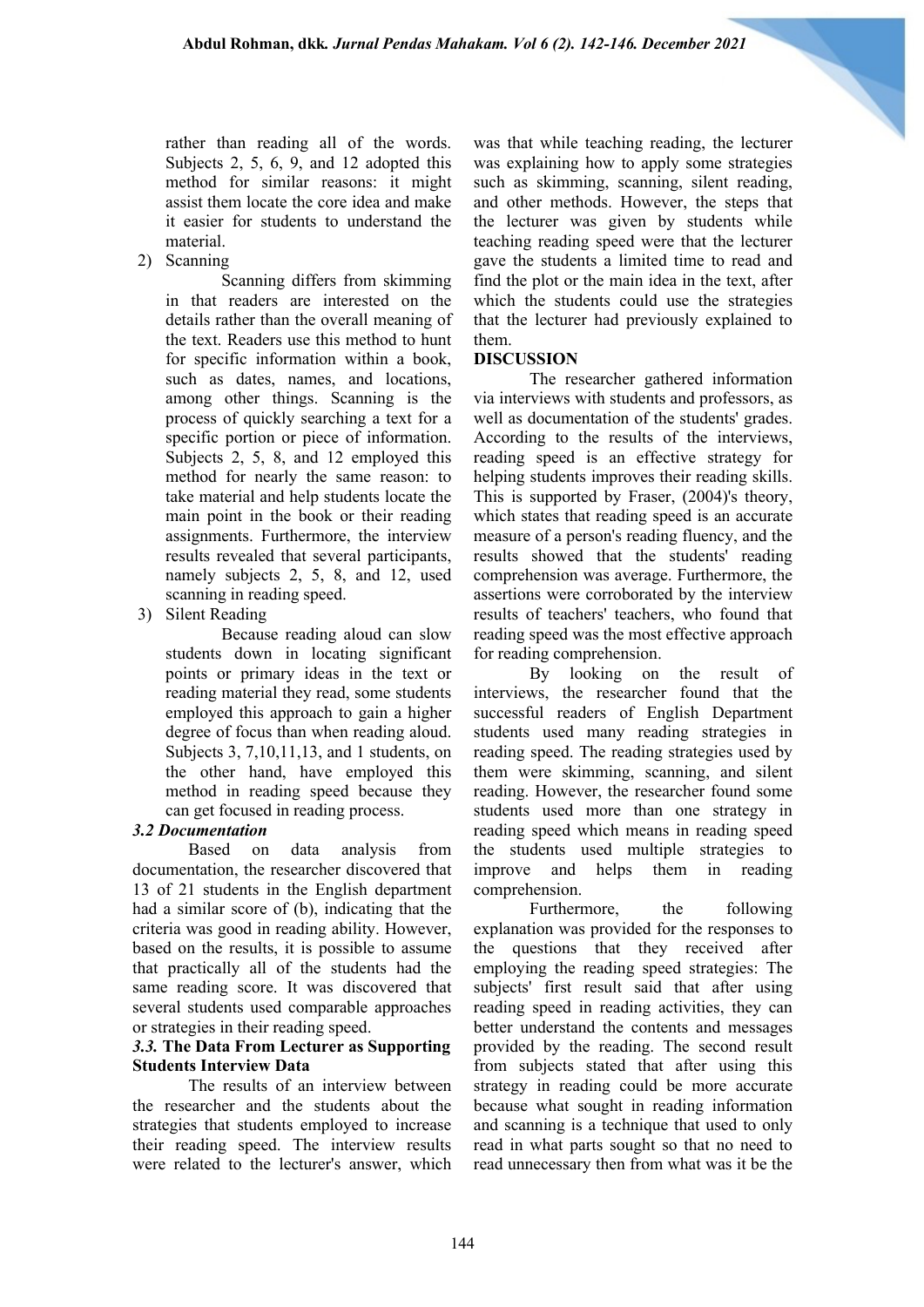accuracy of the information and also the speed of finding it [16].

The third result suggests that after employing these reading strategies, it can be easy and understandable about what people read. The fourth subject mentioned that using the reading speed helps students read the complete text and swiftly understand the points or essence of the reading. The fifth result of the subject states that after employing this approach in reading, people can focus more on what is being read and better grasp what is being read[6]. Therefore, that the words read previously can help them understand the page's contents better. The sixth result from subjects claimed that after employing this approach in reading, they could be more focused when reading and could read comfortably, as well as understand what they were reading.

One of the strategies employed by the subjects was skimming. Successful English Department students used skimming to find subjects and relevant information. According to Buzan, (2006) one ,of the reading strategies that readers can employ is skimming. Effective readers also skim and scan the text to obtain a feel of the general idea. As a result, skimming is recommended as a reading activity. Furthermore, based on the data gathered from the data analysis, the researcher concluded that the most difficult aspects professor to teaching is the internal component, the factor that originated from students themselves. According to the findings, this is a new outcome that differs from the prior study. There are several internal variables that contribute significantly to the challenge of teaching reading, as well as external factors that contribute significantly to the problem[3]. English proficiency, reading habits, motivation, native language interference, and a lack of vocabulary are internal factors that students brought to the lecturer, making teaching reading a difficulty.

This study's findings are similar in that the students' reading speed can be determined. Reading speed was a successful method for assisting students with reading comprehension. Reading speed was found to have a favorable effect on reading comprehension. The obstacles in teaching reading speed, on the other hand, have most challenges that were internal factors from students that students kept getting sidetracked in reading speed. As a consequence, the researcher discovered a novel conclusion from prior studies indicating that the internal element as a challenge for students employed reading speed as a technique in reading skills. Furthermore, source triangulation was used to assess the reliability of these findings. The researcher had tested the reliability of these findings by comparing the results of one another's interviews with the results of the lecturers' interviews. All of the informants' interview results were confirmed by the researcher. The results demonstrated that the results of the students' interviews were corroborated by the results of the lecturers' interviews.

### **CONCLUSION**

The study was carried out to investigate the reading speed employed by EFL students on Widya Gama Mahakam Samarinda in the Covid 19 condition. Based on the findings, the researcher concluded that there are several types of reading strategies utilized in reading speed, and a student may use one or more of them. Skimming, scanning, and silent reading are the most common strategies they employ. However, in terms of reading speed, the students preferred silent reading. These techniques aid with their reading comprehension.

Furthermore, another results of the lecturer interview indicate that challenges in teaching reading were identified. Another finding from the professor interview is that challenges in teaching reading were caused by both internal causes (issues caused by students themselves) and external factors (problems caused by others outside of the students). Both issues contributed equally to the lecturers' difficulty in teaching reading lessons. However, one of the issues for the children in terms of reading speed was a lack of vocabulary. Furthermore, another finding revealed that reading speed was an useful method for students and lecturers in reading skills since this technique could assist students in their progress reading with limited time.

### **REFERENCES**

Beatrice S. Mikulecky and L. Jeffries, *reading*